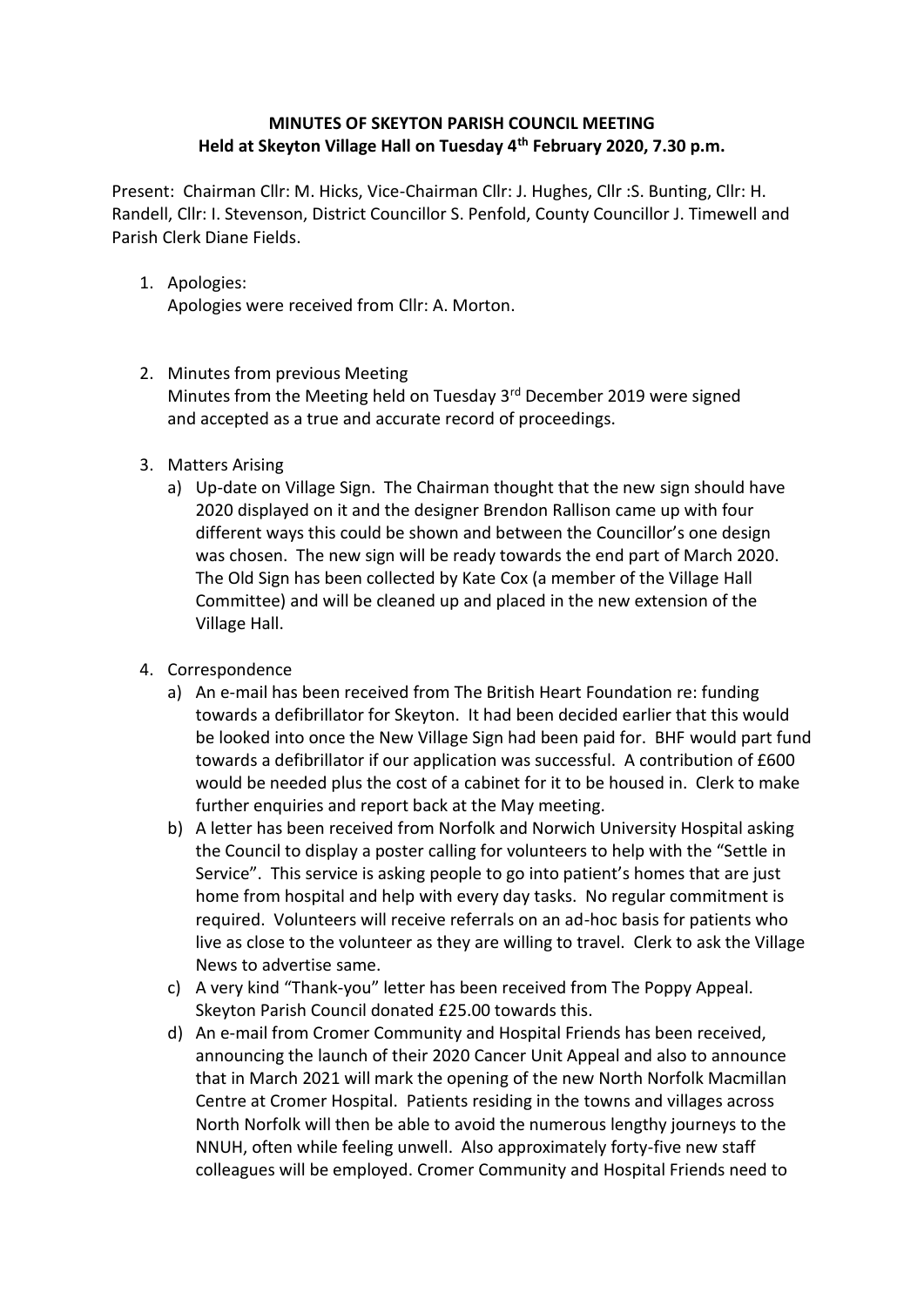raise £350,000 to purchase equipment and furniture for the new North Norfolk Macmillian Centre at Cromer Hospital. To donate Visit [www.easydonate.org.](https://clicktime.symantec.com/35smG9XH5Sv1MEetEGCKKo76H2?u=http%3A%2F%2Fwww.easydonate.org) A poster for above will be displayed on Skeyton's Notice Board.

- 5. Planning
	- a) PF/19/1924 Beech Farm. Plans approved 20<sup>th</sup> December 2019.
	- b) Clerk mentioned to District Councillor Saul Penfold that NNDC are not always putting decision notices on line.
- 6. Finance
	- a) Bank Statements. TSB Current Account = £2,899. 30
	- b) Bottle Bank Credits received = £102.61
	- c) Clerk's Wages and Tax paid.
- 7. Highways
	- a) Potholes outside Skeyton Church. These have been marked for repair a while ago but nothing had been done. This was also reported to County Councillor J. Timewell.
	- b) Marker posts along Felmingham Road have been programmed for replacement sometime this year. County Councillor J. Timewell said "It was all about the money".
- 8. Any Other Business.
	- a) A report by County Councillor J. Timewell.

Christmas recession over it was now time to set budgets which will happen in the next few weeks. Wards changing. County division changing re-aligned because of house building. News within the next three months.

Justin le-May now in charge of the Highways at Aylsham, C.C J. Timewell to have a word with him about marked pot holes that have not been repaired. If a car is damaged in a marked pothole, Norfolk County Council are leaving themselves wide open for insurance claims.

C.C. J. Timewell also very concerned about road safety on the NDR. He is pushing for the NDR to have solar powered lighting like they have at Milton Keynes. Wensum Valley will happen.

b) A report by District Councillor S.Penfold

D.C. S.Penfold asked if there was anywhere in Skeyton where trees could be planted. Woodland Trust want to plant a tree for every resident.

North Walsham to have two million pounds to help improve the up-keep of the town. It is planned to use this money to up-date the precinct and some of the Historic buildings. An electric car charger to be placed in the car park near the Community Centre.

Environmental forums(work-shops) to take place (see details on the NNDC web site). These are about engaging with residents to discuss issues and hear the views on how we can reduce our carbon footprint as individuals and as a district. A further topic of conversation is how the laying of the cables re: the Windfarm will affect the residents of Skeyton, are any of the residents going to benefit. NNDC setting budgets which will be signed off in February 2020.